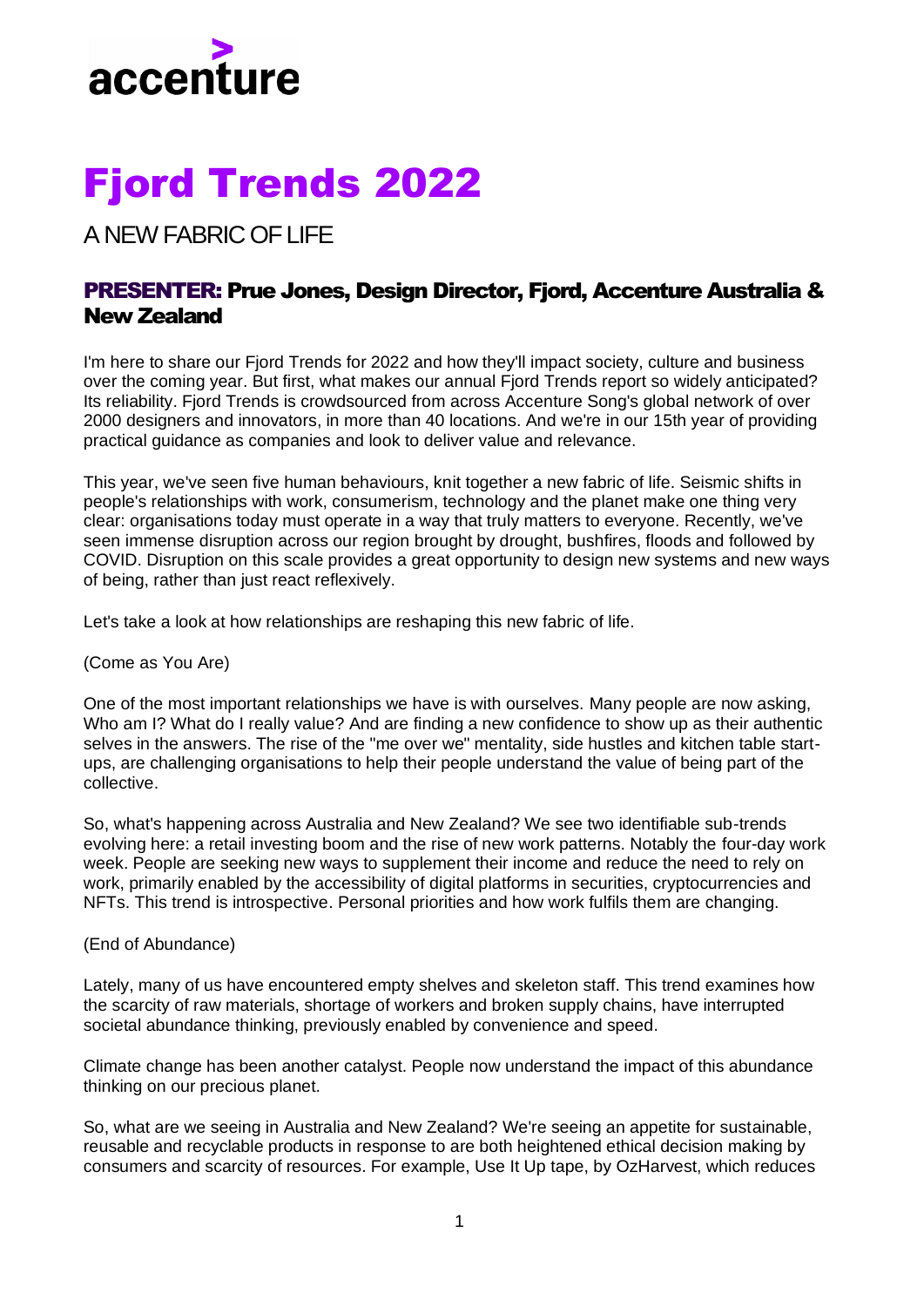

food waste, with a simple sticker system for our fridges. And NRMA has used its Minecraft Climate Warriors to teach kids preparedness for bushfire danger.

There's also been a sharp rise in ethical investment products in response to demand from more mindful financial consumers. As of 2021, the Responsible Investment Association Australasia, found 86% of Australians expect responsible and ethical investment.

(The Next Frontier)

The Metaverse, where the digital and physical worlds converge, is potentially becoming a new frontier in its own right. Will it be the next phase of the internet? Or a new phenomenon entirely? Only time will tell.

What does this trend look like in Australia and New Zealand? We're seeing rapid changes to the creator economy and investment behaviour around Metaverse enablers. The increasingly expansive creator economy reflects the changing dynamics of interaction and consumer to consumer behaviour. We've seen global content creator Jellysmack, expanding its programme footprint to include Australia and New Zealand.

(This Much is True)

In the 25 years since Google's debut, its most profound impact is the speed at which any question can be answered. Because it's so instant, people are asking more and more questions. With the proliferation of answers, there may be the potential for misinformation to increase. How do we know what's true?

How does this trend impact Australia and New Zealand? Increasingly ethical consumers want answers from brands about how they operate. Where possible, brands need to stay out of Google territory and communicate in channels they can control. And it's not just brands.

During the pandemic, Australia and New Zealand minimised reliance on internet searches with fasttracked telemedicine to ensure people weren't misled about their health. Obviously, the inability to facilitate physical examination must be overcome in this example but, designing in secure channels will be critical to changing the information veracity game.

(Handle with Care)

The challenges of caring, in all its forms, and the cost and role of caregivers, have become more visible post pandemic. This is creating windows and threats for brands and employers.

What impact is this trend having in Australia and New Zealand? In an increasingly competitive labour market, many employers are changing their relationships with employees to enhance wellbeing offerings.

In 2021, the New Zealand Herald reported that 71% of New Zealanders wanted work from home to stay, whilst across the ditch in Australia, 47% of employers are committing to a completely remote workforce, as noted by the Australian Financial Review. It looks like workers are getting their way when it comes to flexibility.